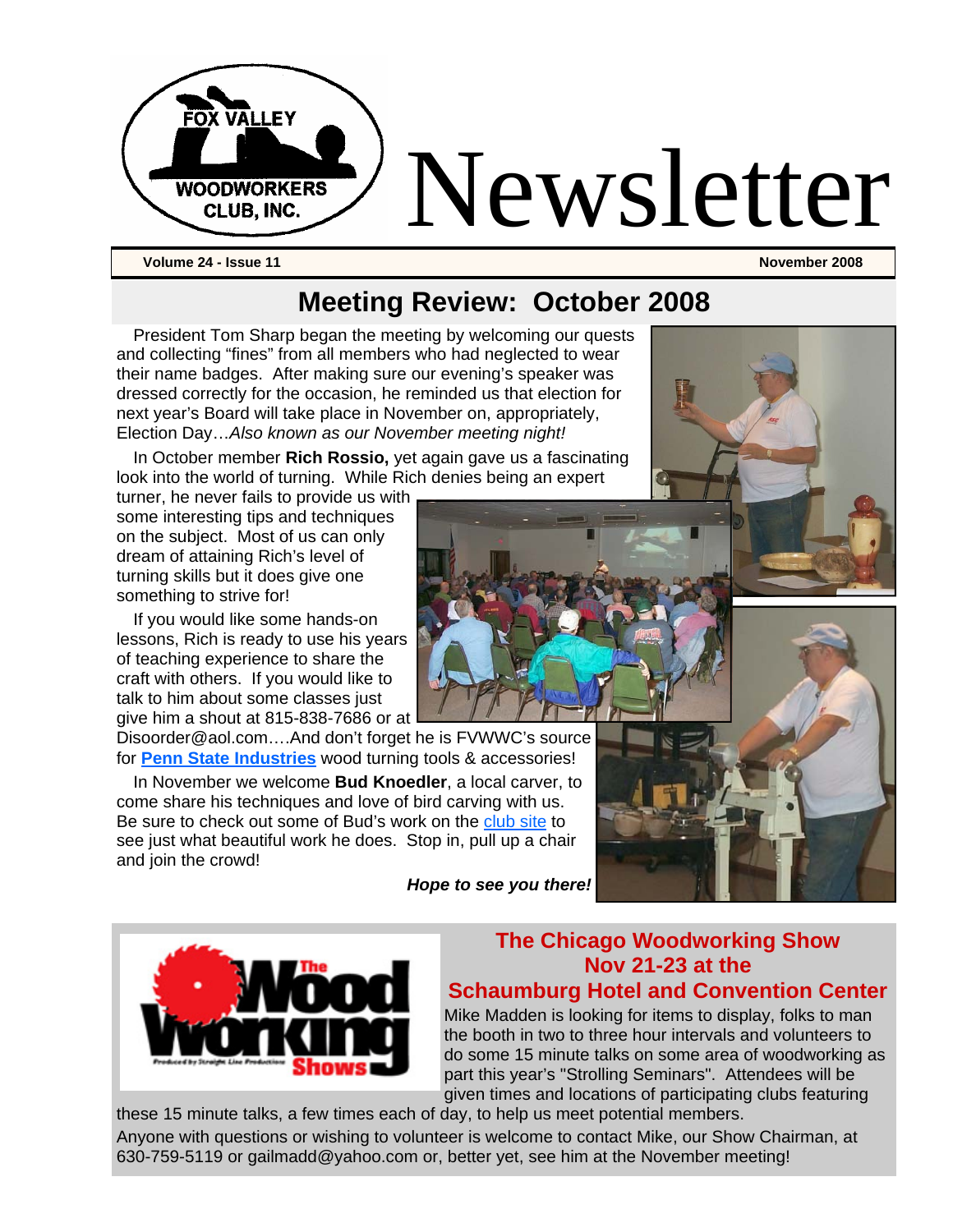## **FVWWC Events Calendar Nov 4th..... Tue ... 6:30 p.m... FVWWC Hand Tool SIG Meets Nov 4th..... Tue ... 6:30 p.m... FVWWC Shopsmith SIG Meets Nov 4th..... Tue ... 7:30 p.m... FVWWC General Meeting: "Bird Carving" with Bud Knoedler Nov 19th...Wed....9:00 a.m. .. FVWWC's Breakfast Club:** Red Apple Restaurant - 414 S Schmale Rd - Carol Stream, IL **Dec 2nd.... Tue ... 7:30 p.m... FVWWC Christmas Party & Toy Drive 2008 - Potluck Dinner Dec 10th...Wed....9:00 a.m. .. FVWWC's Breakfast Club:** Red Apple Restaurant - 414 S Schmale Rd - Carol Stream *(Special Date!)*  **Jan 6th ..... Tue ... 6:30 p.m... FVWWC Hand Tool SIG Meets Jan 6th ..... Tue ... 6:30 p.m... FVWWC Shopsmith SIG Meets Jan 6th ..... Tue ... 7:30 p.m... FVWWC General Meeting Happy** Thanksgiving to You & Yours!

## **FVWWC Officers & Staff**

| woodworkers@fvwwc.org                     |                            |
|-------------------------------------------|----------------------------|
| President                                 | <b>Tom Sharp</b>           |
|                                           | thomas.sharp@sbcglobal.net |
| Past President  Ron Gilkerson             |                            |
|                                           | (630) 879-8756             |
|                                           | rongilker@hotmail.com      |
| Vice President  Matt Gauntt               |                            |
|                                           |                            |
|                                           |                            |
| Program Committee Robin Blair             |                            |
|                                           | blairr@saic.com            |
|                                           | <b>Ron Gilkerson</b>       |
|                                           | Doug Olson                 |
| Membership  Larry Maher                   |                            |
| Editor/Webmaster  Linda Christensen       |                            |
|                                           | woodworkers@fvwwc.org      |
| <b>Library Committee  Dave Dockstader</b> |                            |
|                                           | <b>Rick Moss</b>           |
|                                           | <b>Tom Zillman</b>         |
| Raffles/Photographer Charlie Christensen  |                            |
| Show & Tell MC  Matt Gauntt               |                            |
| Show Chairman  Mike Madden                |                            |
| Toy Drive/Club Logo Items Gail Madden     |                            |
| Member-at-Large  James Nellis             |                            |
| Audio/Visual Tech.  Robin Blair           |                            |
|                                           |                            |
|                                           |                            |
| Shopsmith SIG Chairman Dave Dockstader    |                            |
|                                           | (630) 851-8118             |
|                                           | sourceror@sbcglobal.net    |
| <b>Hand Tool SIG Chairmen</b>             | <b>Mike Brady</b>          |
|                                           | mbrady25@comcast.net       |
|                                           | <b>Mike Bridger</b>        |
|                                           | bridger.mike@gmail.com     |

# **FVWWC MONTHLY DRAWING**

### **September's Regular Monthly Drawing:**

**1st Prize: Makita Circular Saw .............................................Jerry Jobe 2nd Prize: Bosch Digital Multi-Detector Kit ........................Bud Light** 

All proceeds go to the general operating fund of FVWWC to enable us to give more back to the membership. *Get your tickets early to be part of the fun & a chance to win!* More great items to choose from in November!

Don't forget to purchase your chances in our latest **Special Raffle**  for the **Tormek T-7 Sharpening System** too!!!

*REMEMBER: These are "Member's ONLY" features to give our members more chances to win!* 



**Charlie Christensen - FVWWC Raffle Chairman**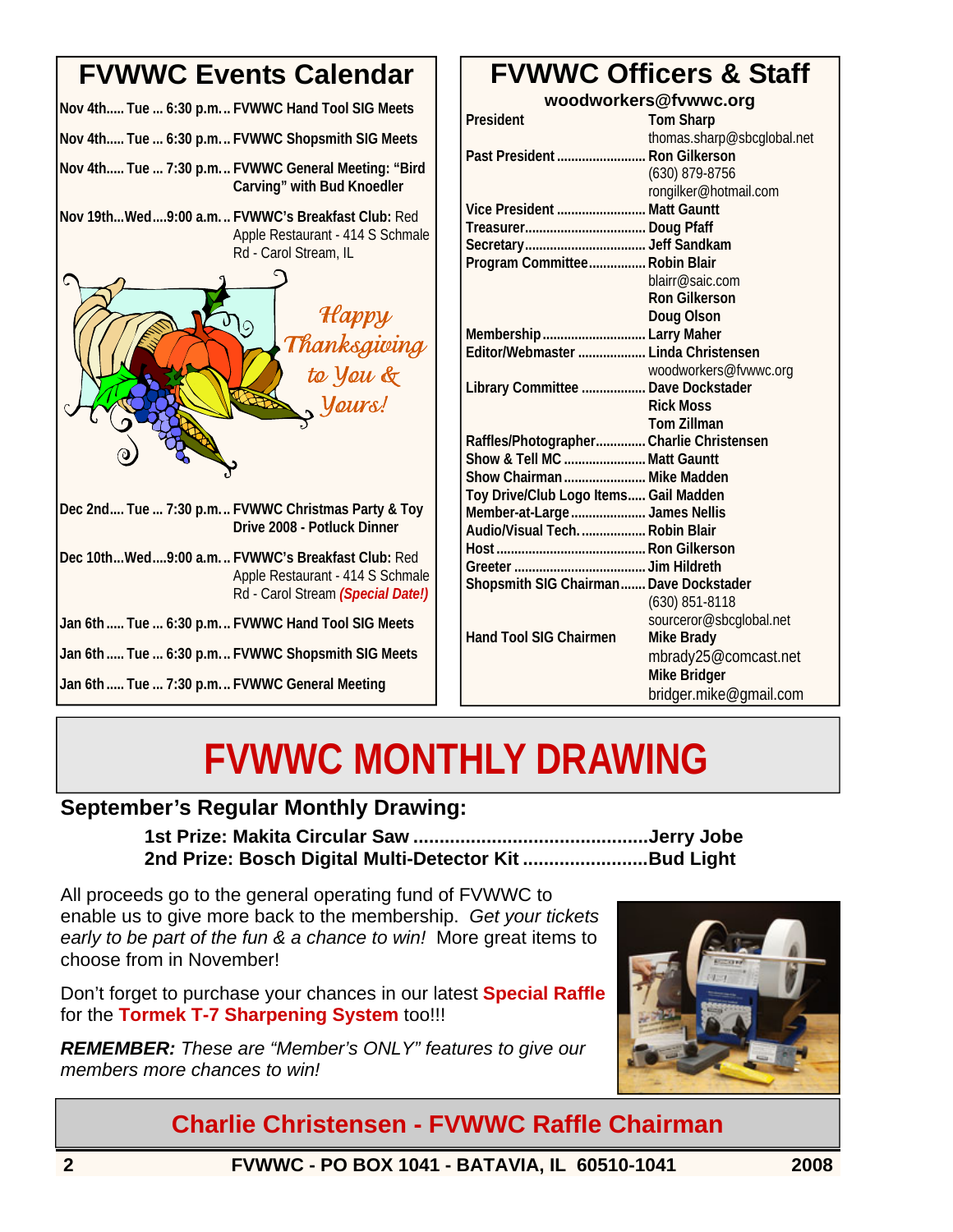

Manny

#### **www.mannyswoodworkersplace.com**

Check out the **Gladstone Tools®** Line of woodworking tools at **The Woodworking Shows** and get free admission!

Bring a copy of our printed ad in woodworking magazines *(like the one shown on page 20 of the Nov-Dec issue of Fine Woodworking)* with the free admission offer to the show.

*Mention the ad at the Gladstone Tools booth for a free 6 inch stainless steel pocket rule (\$10 value)!* 





## **Membership Drive 2009 is going GREAT!**

**Thanks to everyone who has already renewed!!!** 

**Renewals for 2009** started in September and must be submitted no later than 01/15/2009 to insure you don't miss a minute of what FVWWC has to offer!

See **Larry Maher,** our Membership Chairman, to renew or mail your check/ MO for \$30.00 to:

## **FVWWC**

**PO Box 1041 - Batavia, IL 60510-1041**

*NOTE: Membership/Renewal form available @: www.fvwwc.org*

## **FVWWC's Shopsmith SIG**

The Shopsmith Special Interest Group (SIG) meets at 6:30 on the first Tuesday of the month, just before the FVWWC meeting, in the vestibule of the Bethany Lutheran Church. The purpose of the group is to share experience, ideas, and fun and explore all the possibilities available with the Shopsmith. You don't even have to own a Shopsmith to join us.

 If you are interested in the little machine that can, please join us.

**Dave Dockstader 630-851-8118 sourceror@sbcglobal.net**



## **FVWWC's Hand Tool SIG**



The Hand Tool SIG meets at 6:30, prior to the regular meeting on the first Tuesday of the month, at Bethany Lutheran.

Anyone interested in the use of hand tools is welcome to join us for discussion of this fascinating area of woodworking. We will learn by sharing the experiences of using and caring for traditional hand tools.

FVWWC members and guest are invited to stop by and join our group.

**Mike Brady**  mbrady25@comcast.net

**Mike Bridger**  bridger.mike@gmail.com

**2008 http://www.fvwwc.org - woodworkers@fvwwc.org 3**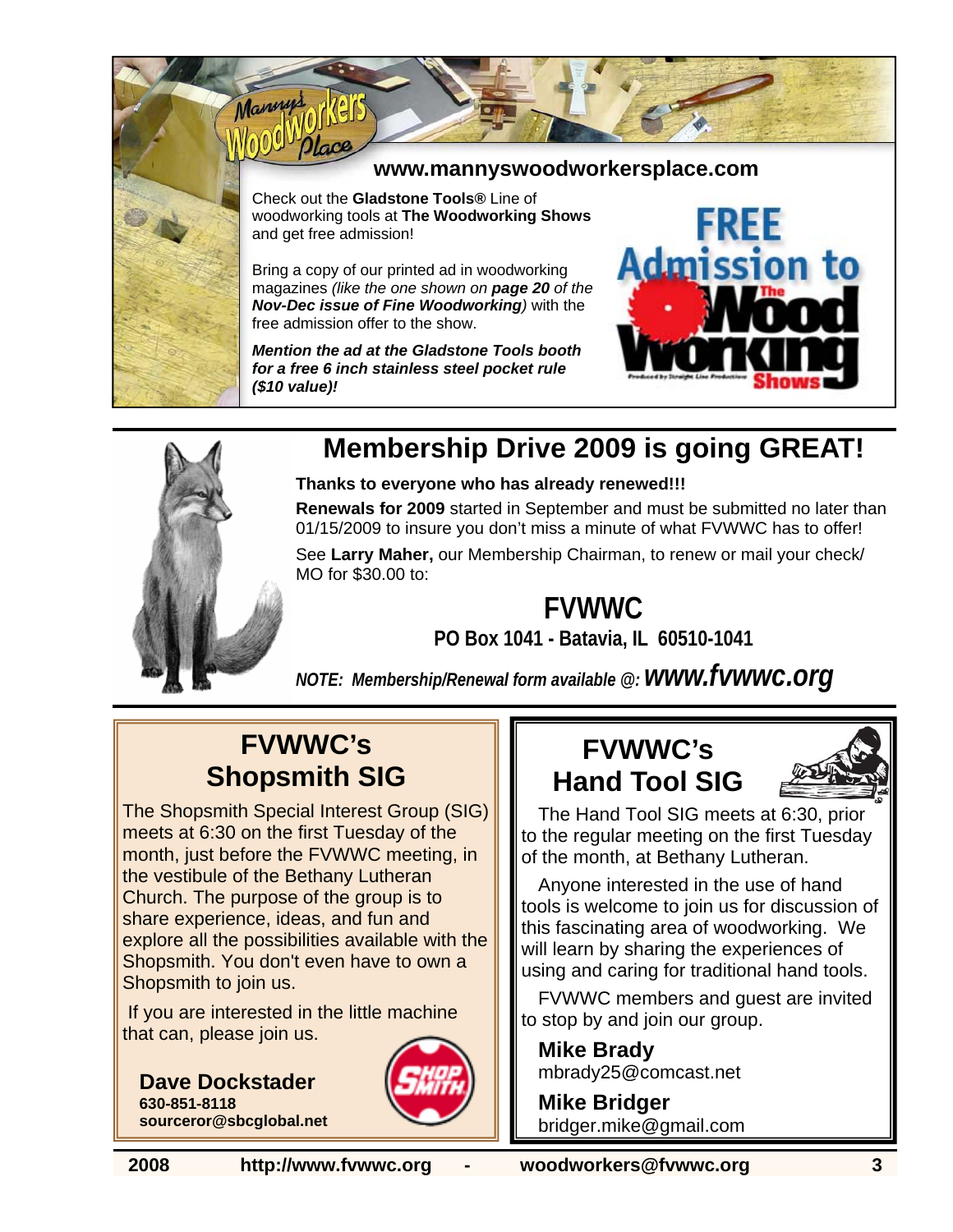

*R Reprinted from another edition of Fine Woodworking's twice-monthly email newsletter.* 

**http://www.taunton.com/ finewoodworking/** 

## **All About Lumber Storage**

#### by Jim Richey

If there is a universal problem in the woodworking shop, it is the storage of lumber. To work efficiently, you need a good inventory of solid wood and sheet goods. Your inventory of solid wood and sheet goods needs to be stored compactly and efficiently but in a way that allows easy access to every board without having to move the whole stack. Although these attributes sound almost mutually exclusive, many woodworkers have devised storage systems that come close.



The Basics:

- Storing solid wood: Horizontal racks keep lumber at the ready.
- Easy-access sheet goods: These heavy materials shouldn't be hard to reach.

#### **Storing solid wood**

For solid wood, many woodworkers prefer solutions based on horizontal racks. The racks must be engineered to carry the cumulative weight of many pieces of lumber. Various solutions employ iron pipes as shelf standards or a heavy framework made from 2x4s or 2x6s. Virtually all storage racks utilize the inherent strength of the shop walls and the strength of wood under compression.



This inventive rack by Chris Gochnour lets you stack and saw lumber in the same spot.

#### **Storing sheet goods**

Sheet goods present another set of storage problems. If you just lean the sheet goods against the wall, the sheet you need will invariably be at the back of the stack. Most of the creative solutions to storing sheet goods I've seen through the years provide some way to partition the pieces or to flip through them easily to pick out the piece you need.

Some of us will have the opportunity at some stage of our woodworking odyssey to design and build a shop from the ground up, and the storage of lumber is, of course, an important element of shop design that must be considered. Solutions can range from shops designed around wood storage to rolling carts that carry lumber of all shapes and dimensions.

> **Great woodworking information delivered to your inbox… Sign up for the Fine Woodworking e-Letter today!**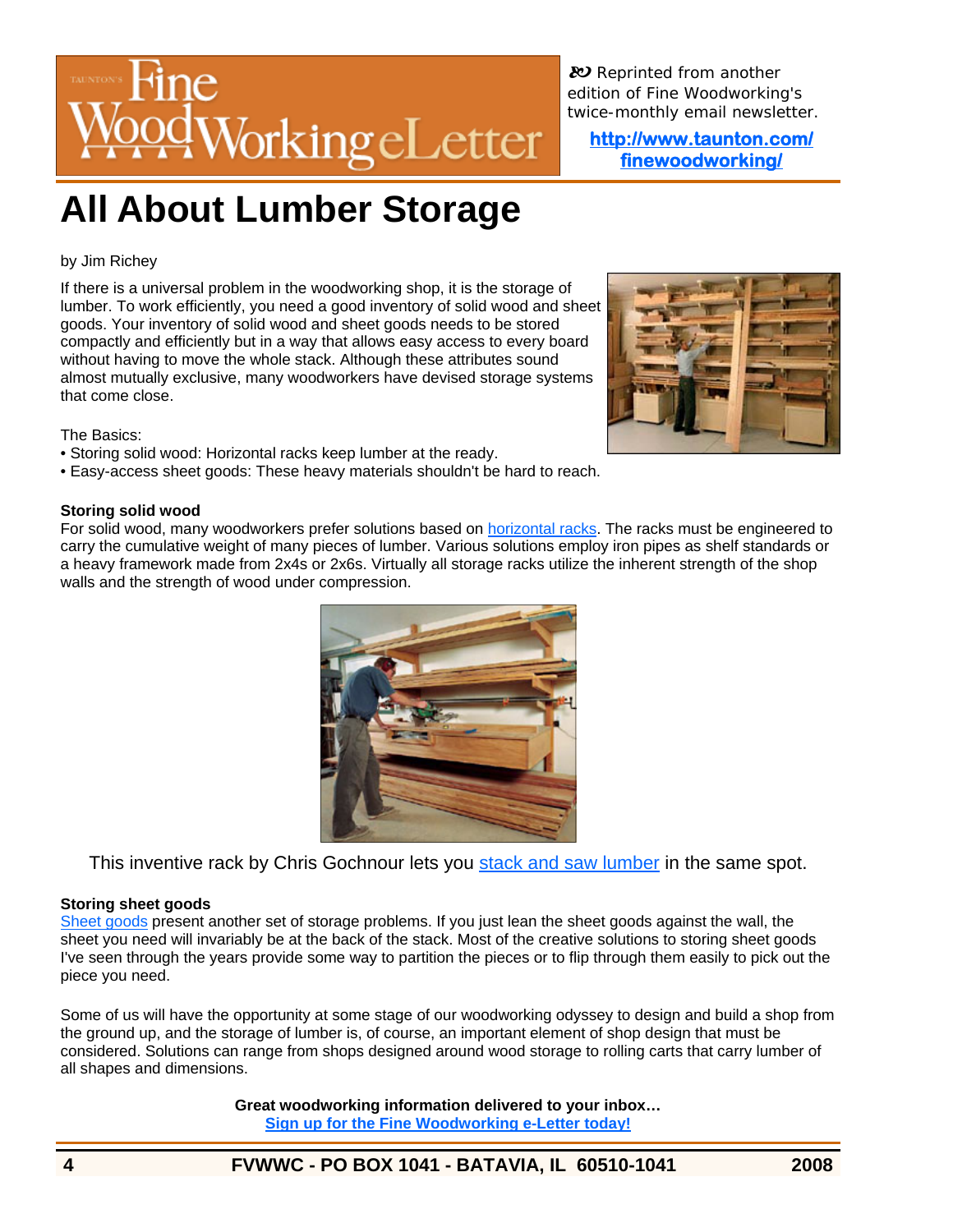

## **Padauk**

#### **The wood of kings, railroad trains, and many names**

King Solomon, proverbial for his wisdom in governing the Israelites during the 10th century B.C., must have really known his wood, too. He chose stalwart padauk for the pillars of his temple.

French Kings Louis XV and Louis XVI were separated from Solomon by thousands of years. Yet, these 17th-century rulers also favored a red-orange padauk they called narra. With it, royal woodworkers crafted kingly cups and chalices. Because water placed in these vessels turned yellow, royalty believed the "potion" had medicinal properties.

A century later, the colorful wood of Solomon and the Louis attracted even wider acclaim. As a veneer named amboyna, padauk was featured in Empire-style furniture.

Far removed from European pomp and furniture fashion of the 1800s, convicts sent to British penal colonies in the Andaman islands off Burma labored to supply the padauk sought by world craftsmen. In fact, Chicago's Pullman Company imported much of this exotically beautiful and durable "Andaman" padauk to panel railroad passenger cars.



#### **Wood identification**

All seven species we recognize as padauk belong to the genus Pterocarpus. African padauk (P. soyauxi), sometimes referred to as vermillion, is the only padauk species readily available today. Others occasionally sold include Andaman padauk (P. dalbergioides), Angola padauk or muniga, kiaat (P. angolensis), Burmese padauk (P. macrocarpus), narra (P. indicus), and sandalwood padauk (P. santalinus).

Padauk grows in tropical climates, although the geography changes from rain forest to dry, nearly treeless plains with each species. You'll find padauk in India, Indochina, the South Pacific, West Africa, and even southern Florida.

Except for squatty African muninga, most padauk trees look like elms, with large, spreading crowns reaching to a height of 120'. Averaging 7' in girth, their slightly irregular, fluted trunks have smooth, yellow-tinted bark. Trunks often have no branches for the first 65'.

The leaves of some padauk species provide protein in human diets as a substitute for green vegetables. All padauks bear distinctive, round, inedible fruit banded by a flat wing that gives them a flying saucer-like appearance. In fact, pterocarpus means "winged fruit."

Depending on the species, padauk's coarse-grained heartwood varies in color from a lustrous purple-red to orange-red. With age and exposure to sunlight, it turns deep maroon. Quartersawn wood features a pronounced ribbon stripe. Sapwood never reaches market.

#### **Working properties**

About as heavy, but strongr than oak, padauk generally works exceptionally well with either hand or power tools. You'll have no trouble gluing padauk, and screws remain secure.

The wood sands easily, but for a glass-smooth finish, we recommend a paste wood filler or sealer to even out its open grain. Clear finishes should contain an ultraviolet inhibitor to reduce padauk's tendency to darken. Sanding dust may stain your hands and clothes, and may even irritate your nose. And, padauk's bright dust can discolor adjacent unfinished stock if it's of a lighter shade.

#### **Uses in woodworking**

A first-class furniture and cabinet wood, padauk also makes fine turnings, carvings, and musical instruments. Because it has a high resistance to abrasion has great strength, and it doesn't readily decay, it adapts well to cutting board stock. Seaworthy boats have even been made of padauk.

#### **Cost and availabilitly**

Due to freight costs, padauk prices run higher inland than on the East, West, and southern coasts. Except for Amboyna burl and vermillion, little padauk becomes veneer.

African padauk costs about the same as top-grade black walnut. Other padauks demand higher prices, as do veneers.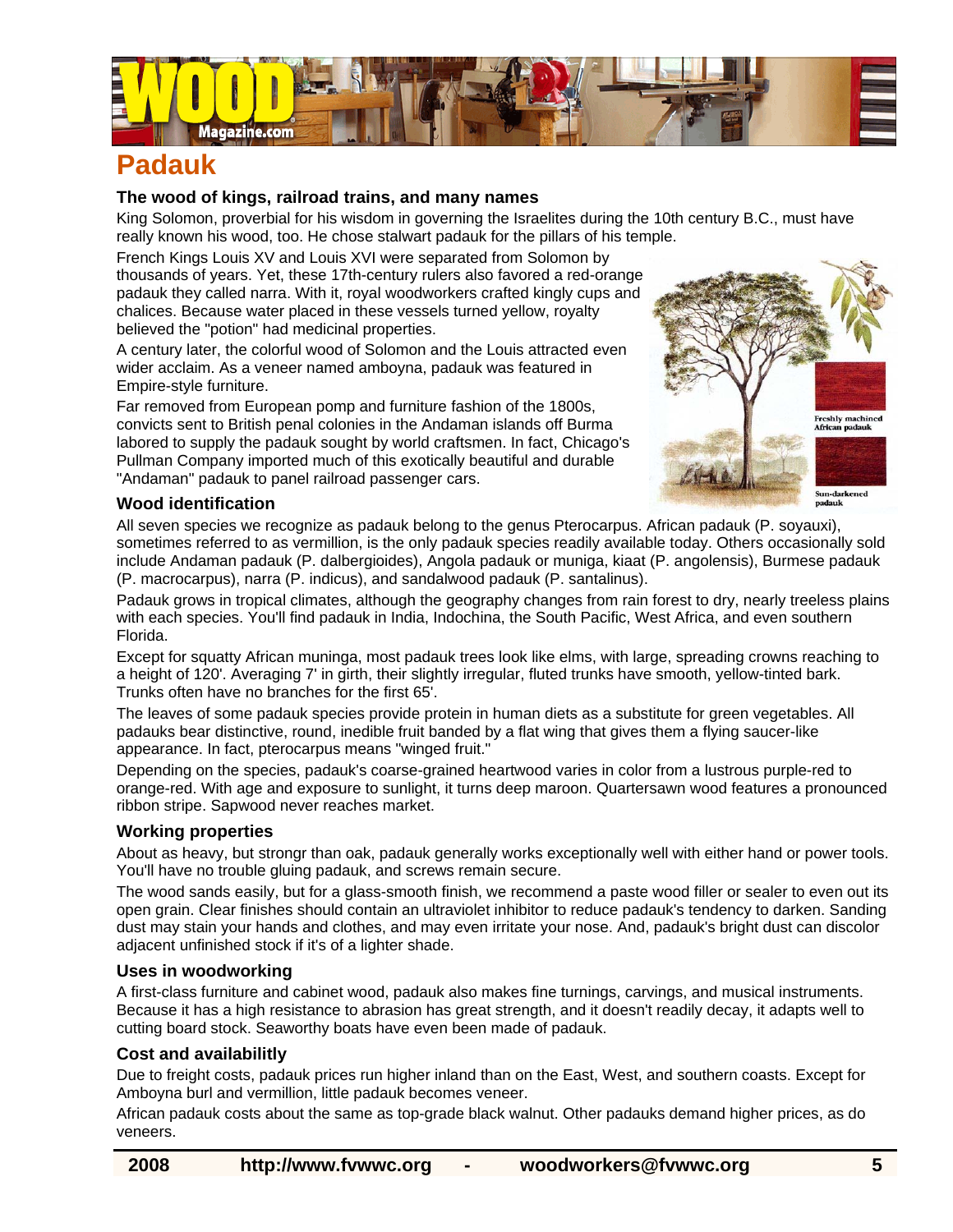

## **Workshop Tips**

## **Biscuit Gauge**

by Serge Duclos

I use my biscuit joiner all the time to quickly make strong joints. With narrow boards like face frames, I used to spend a lot of time figuring out which biscuit size to use so the slots wouldn't be too wide and show. To avoid all that recalculation, I made a permanent reference block.

I cut slots for No. 0, No. 10 and No. 20 biscuits in a block of wood and recorded all the information I need: the slots' exact widths, depths and centerlines. When locating slots for mitering, I insert a biscuit and note its curvature. This way I avoid cutting slots too close to the miter's tip. I drilled a 1/2-in. hole through the block to hang it over my bench, but I often keep this handy tool in my apron pocket.



**Get great ideas sent direct to you each month! Go to** *www.americanwoodworker.com* **and**  subscribe to their eNewsletter:

# **American**<br>Woodworker EXTRA

**Tips, Techniques and Projects** from the editors of American Woodworker magazine.

## **Show & Tell via eMail**

#### **Submitted by FVWWC Member, Dan Miller**

My schedule prohibits my attending meetings but I wish to participate in the "Show & Tell' portion of our newsletter.





Please add the before and after pictures of my old house balustrade for all to see:

This shows six sections. I made ten total and a newel post. The balustrade is made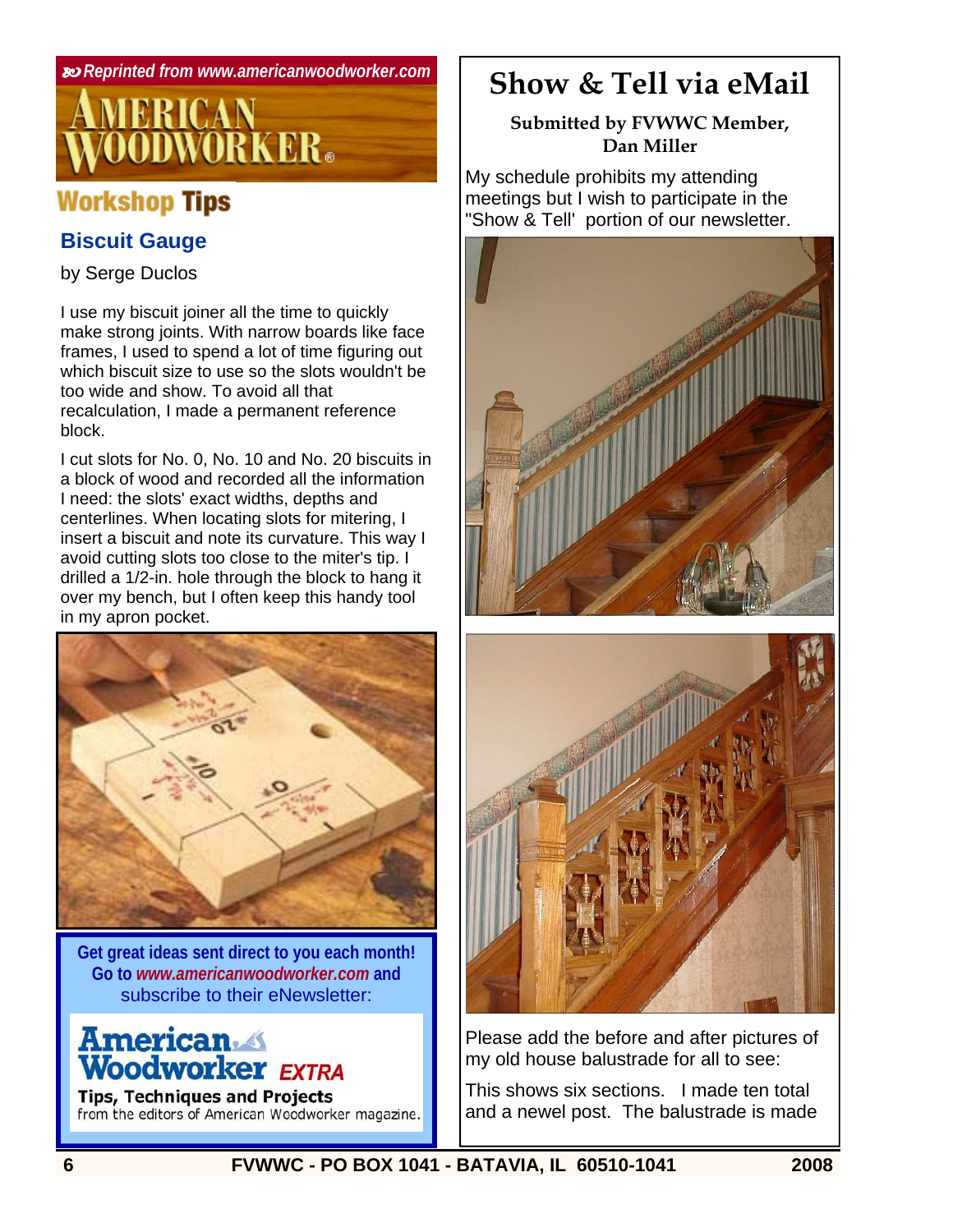## **Show & Tell October 2008**

We had another good turnout in October and it showed in our S&T display! Participating Member were:

- ¾ **Ken Ebner:** Engaging **Wood Washer Puzzle** made of unfinished Poplar.
- ¾ **Bob Dahlstrom: Mug Holder** made of Cherry with Early American Minwax Stain and Polyethylene finish, **Santa** made of Cedar with water based Varnish and sampling of the 135 **Christmas Ornaments** made of Luhan, painted and finished in Deft Spray. This was a family project of gifts for friends, family and co-workers. Bob did the cutting and priming and the Mrs. did the decorating!
- ¾ **Roger Vachon: Portable Dovetail Jig** made from scraps with a poly finish.
- ¾ **Joe O'Malley: Legs for Dining Room Table** made of Mahogany...is a *Work in Progress!*
- ¾ **Tom Sprain: Box for Transfer Punches** made of Oak and Ginkgo with varnish finish.
- ¾ **Dave Dockstader: "Zelda's Sword"** made from a scrap Fir 2x4 finished in Zinsor Bullseye Sealcoat and painted decoration done by Zelda's Dad.
- ¾ **Dave Van Norman: Country Style Bookcase & Coffee Table** each done in Poplar with Milk Paint finish.

*See you all again next month!* m  $n$ nal